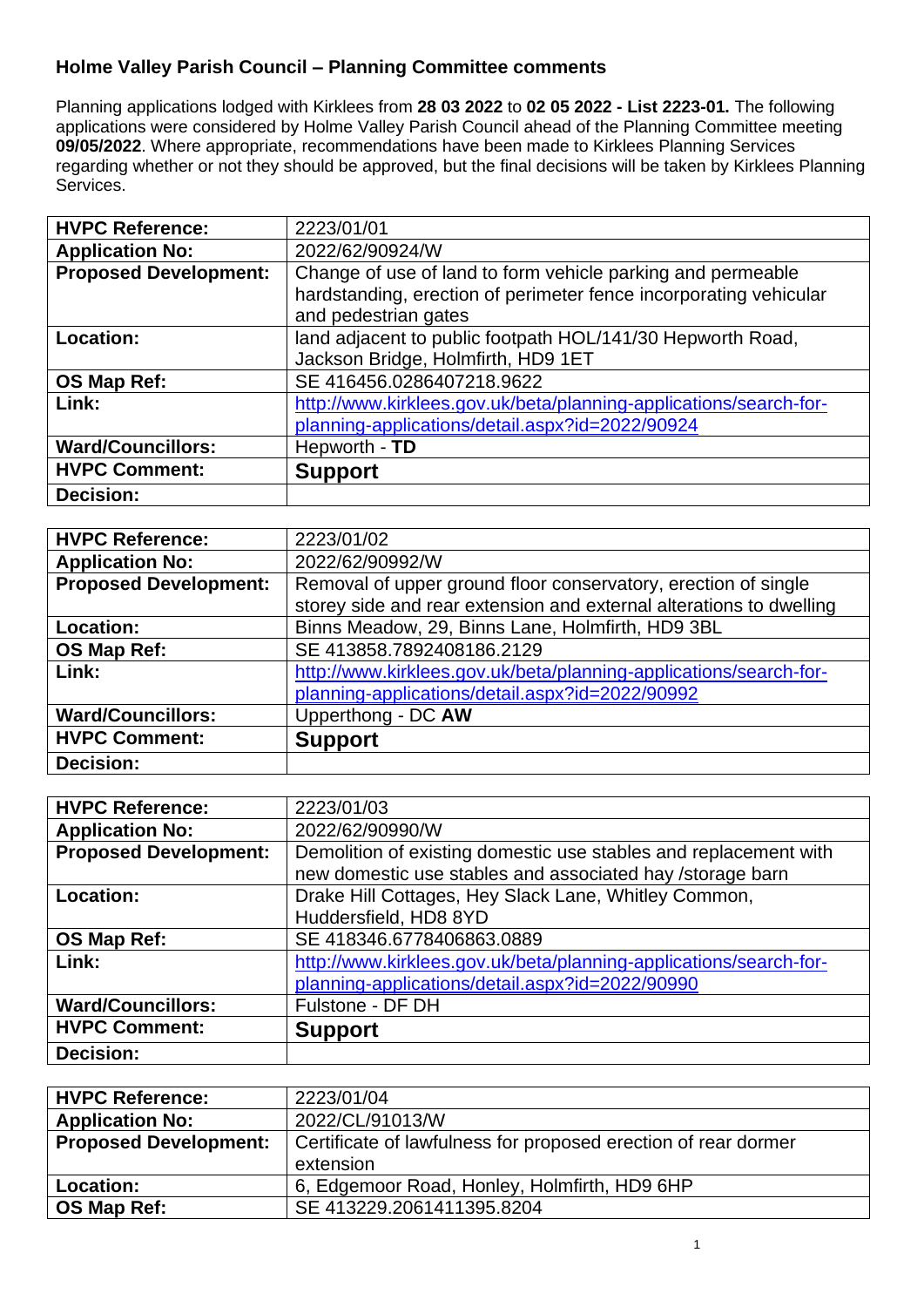| Link:                    | http://www.kirklees.gov.uk/beta/planning-applications/search-for-<br>planning-applications/detail.aspx?id=2022/91013 |
|--------------------------|----------------------------------------------------------------------------------------------------------------------|
| <b>Ward/Councillors:</b> | Honley West - SE CG                                                                                                  |
| <b>HVPC Comment:</b>     | <b>Support</b>                                                                                                       |
| <b>Decision:</b>         |                                                                                                                      |

| <b>HVPC Reference:</b>       | 2223/01/05                                                           |
|------------------------------|----------------------------------------------------------------------|
| <b>Application No:</b>       | 2022/62/91075/W                                                      |
| <b>Proposed Development:</b> | Erection of single storey side extension to create extended dwelling |
|                              | forming annex accommodation associated with The Old Tea House,       |
|                              | Sheffield Road, Hepworth, Holmfirth, HD9 7TP                         |
| <b>Location:</b>             | The Old Tea House, Sheffield Road, Hepworth, Holmfirth, HD9 7TP      |
| OS Map Ref:                  |                                                                      |
| Link:                        | http://www.kirklees.gov.uk/beta/planning-applications/search-for-    |
|                              | planning-applications/detail.aspx?id=2022/91075                      |
| <b>Ward/Councillors:</b>     | Hepworth - TD                                                        |
| <b>HVPC Comment:</b>         | <b>Support</b>                                                       |
| <b>Decision:</b>             |                                                                      |

| <b>HVPC Reference:</b>       | 2223/01/06                                                            |
|------------------------------|-----------------------------------------------------------------------|
| <b>Application No:</b>       | 2022/62/91076/W                                                       |
| <b>Proposed Development:</b> | Demolition of existing garage, erection of two storey side and single |
|                              | storey rear extensions and exterior alterations                       |
| Location:                    | 8, Tor View, Brockholes, Holmfirth, HD9 7BQ                           |
| OS Map Ref:                  | SE 415345.0769410813.8131                                             |
| Link:                        | http://www.kirklees.gov.uk/beta/planning-applications/search-for-     |
|                              | planning-applications/detail.aspx?id=2022/91076                       |
| <b>Ward/Councillors:</b>     | <b>Brockholes - MP</b>                                                |
| <b>HVPC Comment:</b>         | <b>Support</b>                                                        |
| <b>Decision:</b>             |                                                                       |

| <b>HVPC Reference:</b>       | 2223/01/07                                                        |
|------------------------------|-------------------------------------------------------------------|
| <b>Application No:</b>       | 2022/62/91069/W                                                   |
| <b>Proposed Development:</b> | Erection of detached dwelling with associated formation of access |
|                              | and parking                                                       |
| <b>Location:</b>             | Land adj, Fern Bank, Far End Lane, Honley, Holmfirth, HD9 6NS     |
| OS Map Ref:                  | SE 414199.5202411700.1919                                         |
| Link:                        | http://www.kirklees.gov.uk/beta/planning-applications/search-for- |
|                              | planning-applications/detail.aspx?id=2022/91069                   |
| <b>Ward/Councillors:</b>     | Honley Central and East - PC BL SS                                |
| <b>HVPC Comment:</b>         | Object – unanimous. On grounds of:                                |
|                              | -no climate mitigation statement                                  |
|                              | -lack of provision of footway                                     |
|                              |                                                                   |
|                              | -blind access                                                     |
|                              | -not harmonising with the built environment                       |
|                              | -overlooking                                                      |
|                              | -potential loss of light                                          |
|                              | -impact on Kirklees Wildlife Network                              |
|                              |                                                                   |
| <b>Decision:</b>             |                                                                   |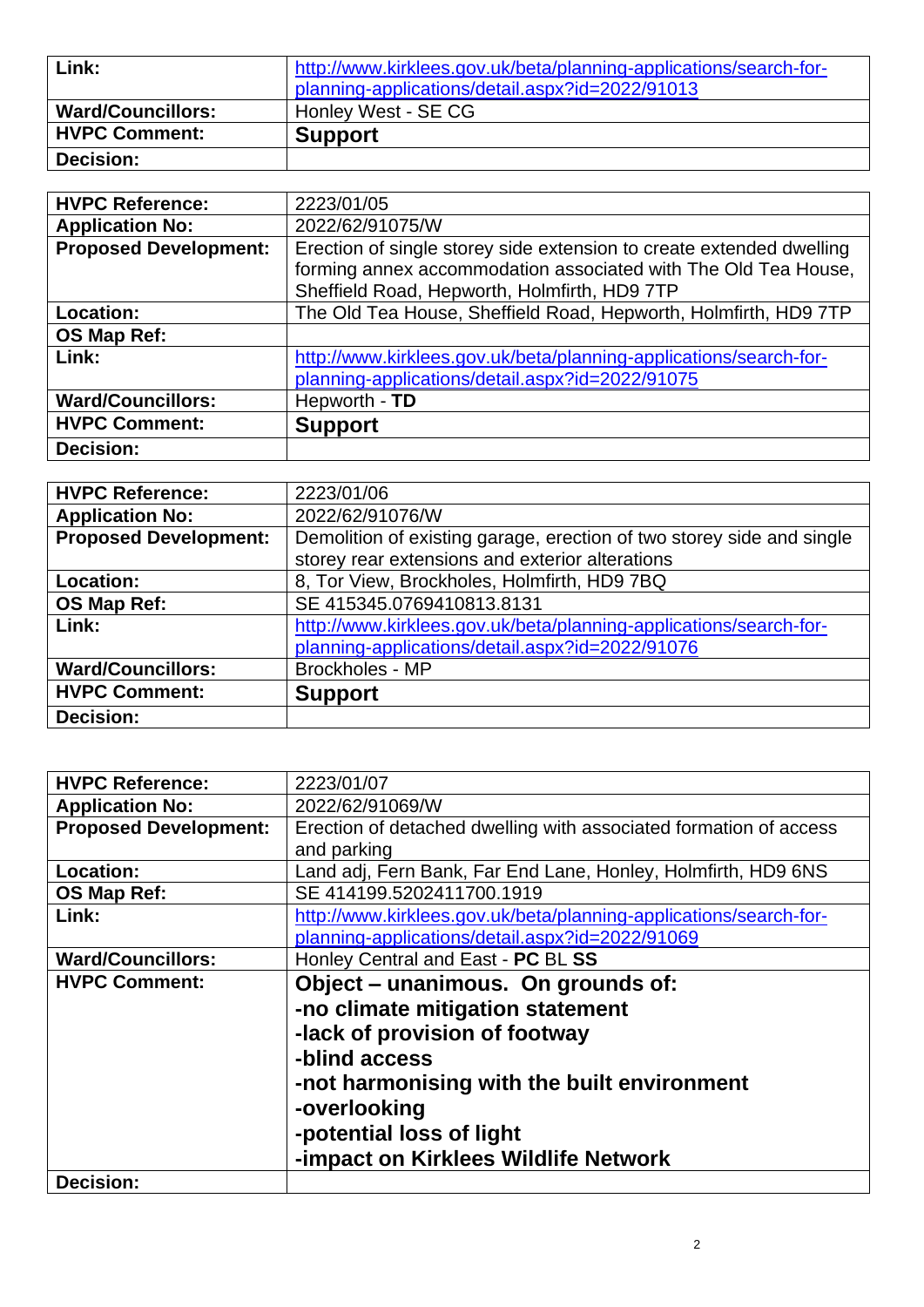| <b>HVPC Reference:</b>       | 2223/01/08                                                        |
|------------------------------|-------------------------------------------------------------------|
| <b>Application No:</b>       | 2022/62/91151/W                                                   |
| <b>Proposed Development:</b> | Erection of single storey extension to rear, porch to front and   |
|                              | detached garage                                                   |
| Location:                    | The Old Stables, Scholes Moor Road, Scholes, Holmfirth, HD9 1RU   |
| OS Map Ref:                  | SE 415157.11406287.48                                             |
| Link:                        | http://www.kirklees.gov.uk/beta/planning-applications/search-for- |
|                              | planning-applications/detail.aspx?id=2022/91151                   |
| <b>Ward/Councillors:</b>     | Scholes - MBI RPD                                                 |
| <b>HVPC Comment:</b>         | <b>Support</b>                                                    |
| Decision:                    |                                                                   |

| <b>HVPC Reference:</b>       | 2223/01/09                                                        |
|------------------------------|-------------------------------------------------------------------|
| <b>Application No:</b>       | 2022/62/91005/W                                                   |
| <b>Proposed Development:</b> | Erection of single storey front and rear extension and exterior   |
|                              | alterations                                                       |
| Location:                    | Jadewood, 10A, Sude Hill, New Mill, Holmfirth, HD9 7BL            |
| OS Map Ref:                  |                                                                   |
| Link:                        | http://www.kirklees.gov.uk/beta/planning-applications/search-for- |
|                              | planning-applications/detail.aspx?id=2022/91005                   |
| <b>Ward/Councillors:</b>     | Fulstone - DF DH                                                  |
| <b>HVPC Comment:</b>         | <b>Support</b>                                                    |
| Decision:                    |                                                                   |

| <b>HVPC Reference:</b>       | 2223/01/10                                                           |
|------------------------------|----------------------------------------------------------------------|
| <b>Application No:</b>       | 2022/62/91134/E                                                      |
| <b>Proposed Development:</b> | Installation of PV solar panels to the roof of an existing log store |
|                              | (Listed Building)                                                    |
| <b>Location:</b>             | Heights Farm, Hall Ing Road, Thurstonland, Huddersfield, HD4 6XB     |
| OS Map Ref:                  | SE 416309.24411423.6837                                              |
| Link:                        | http://www.kirklees.gov.uk/beta/planning-applications/search-for-    |
|                              | planning-applications/detail.aspx?id=2022/91134                      |
| <b>Ward/Councillors:</b>     | Would appear to be in Kirkburton; Brockholes - MP is nearest         |
| <b>HVPC Comment:</b>         | <b>No comment</b>                                                    |
| <b>Decision:</b>             |                                                                      |

| <b>HVPC Reference:</b>       | 2223/01/11                                                        |
|------------------------------|-------------------------------------------------------------------|
| <b>Application No:</b>       | 2022/CL/91142/W                                                   |
| <b>Proposed Development:</b> | Certificate of lawfulness for proposed rear dormer                |
| Location:                    | 3, Bradshaw Close, Honley, Holmfirth, HD9 6EJ                     |
| <b>OS Map Ref:</b>           | SE 413462.7052411178.1262                                         |
| Link:                        | http://www.kirklees.gov.uk/beta/planning-applications/search-for- |
|                              | planning-applications/detail.aspx?id=2022/91142                   |
| <b>Ward/Councillors:</b>     | Honley South - JS                                                 |
| <b>HVPC Comment:</b>         | <b>Support</b>                                                    |
| <b>Decision:</b>             |                                                                   |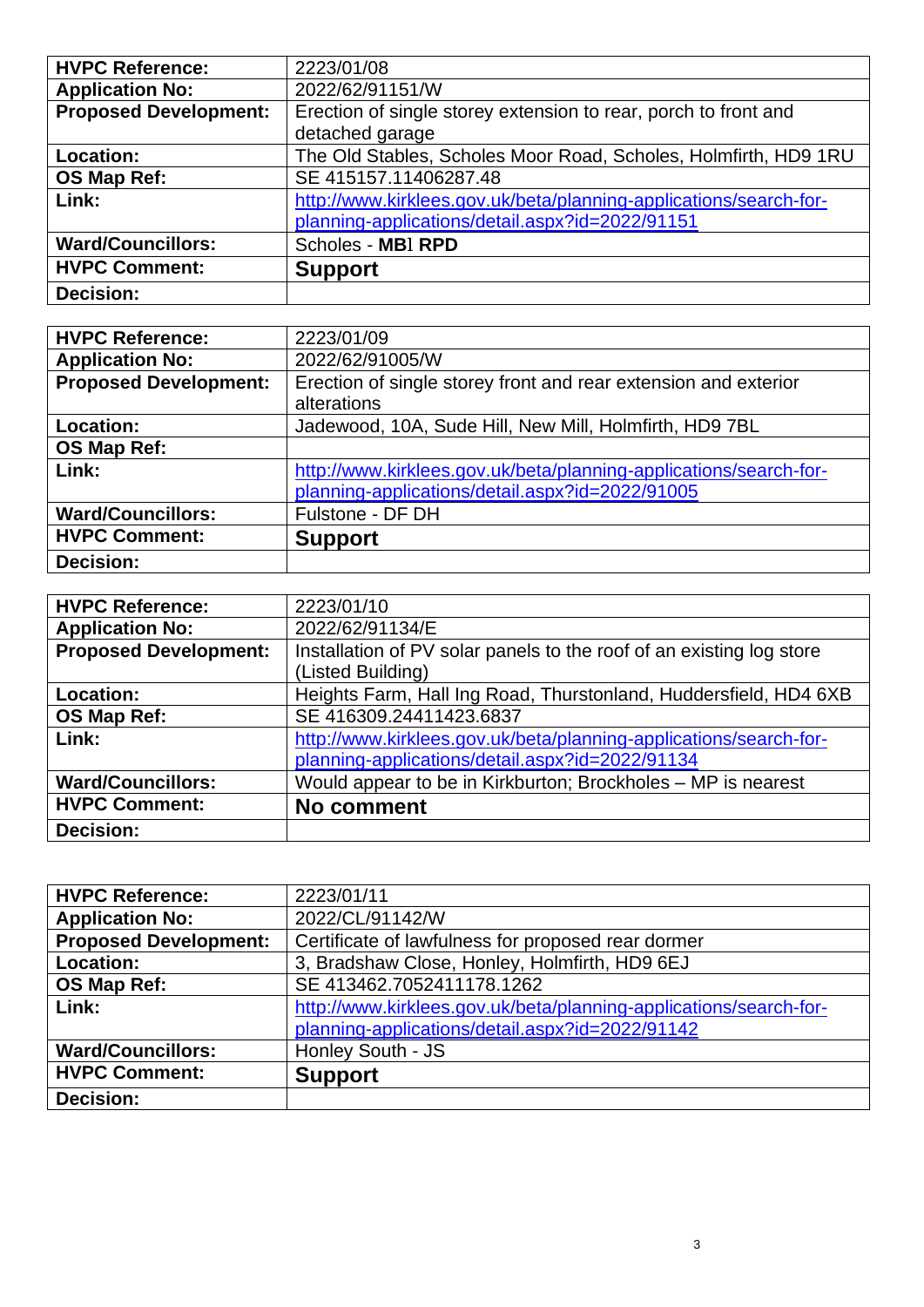| <b>HVPC Reference:</b>       | 2223/01/12                                                                                                                                                      |
|------------------------------|-----------------------------------------------------------------------------------------------------------------------------------------------------------------|
| <b>Application No:</b>       | 2022/62/91153/W                                                                                                                                                 |
| <b>Proposed Development:</b> | Demolition of existing conservatory and side porch and erection of<br>orangery style rear extension and open oak framed front porch and<br>external alterations |
| <b>Location:</b>             | 303, Woodhead Road, Holme, Holmfirth, HD9 2QE                                                                                                                   |
| OS Map Ref:                  | SE 411078.2702405991.7052                                                                                                                                       |
| Link:                        | http://www.kirklees.gov.uk/beta/planning-applications/search-for-<br>planning-applications/detail.aspx?id=2022/91153                                            |
| <b>Ward/Councillors:</b>     | Upper Holme Valley - KB TB                                                                                                                                      |
| <b>HVPC Comment:</b>         | <b>Support</b>                                                                                                                                                  |
| <b>Decision:</b>             |                                                                                                                                                                 |

| <b>HVPC Reference:</b>       | 2223/01/13                                                        |
|------------------------------|-------------------------------------------------------------------|
| <b>Application No:</b>       | 2022/62/91157/W                                                   |
| <b>Proposed Development:</b> | Demolition of existing conservatory and erection of single storey |
|                              | side and rear extensions                                          |
| Location:                    | 25, Scholes Moor Road, Scholes, Holmfirth, HD9 1SR                |
| OS Map Ref:                  | SE 415480.6741407184.6626                                         |
| Link:                        | http://www.kirklees.gov.uk/beta/planning-applications/search-for- |
|                              | planning-applications/detail.aspx?id=2022/91157                   |
| <b>Ward/Councillors:</b>     | Scholes - MBI RPD                                                 |
| <b>HVPC Comment:</b>         | <b>Support</b>                                                    |
| <b>Decision:</b>             |                                                                   |

| <b>HVPC Reference:</b>       | 2223/01/14                                                             |
|------------------------------|------------------------------------------------------------------------|
| <b>Application No:</b>       | 2022/62/91182/W                                                        |
| <b>Proposed Development:</b> | Demolition of existing conservatory and erection of single storey rear |
|                              | extension with roof terrace, raised patio and external alterations     |
| Location:                    | 3, Park View, Holmfirth, HD9 3BT                                       |
| OS Map Ref:                  | SE 414042.9412408295.9109                                              |
| Link:                        | http://www.kirklees.gov.uk/beta/planning-applications/search-for-      |
|                              | planning-applications/detail.aspx?id=2022/91182                        |
| <b>Ward/Councillors:</b>     | Upperthong - DC AW                                                     |
| <b>HVPC Comment:</b>         | Support – attention drawn to potential impact on                       |
|                              | parking                                                                |
| <b>Decision:</b>             |                                                                        |

| <b>HVPC Reference:</b>       | 2223/01/15                                                        |
|------------------------------|-------------------------------------------------------------------|
| <b>Application No:</b>       | 2022/CL/91142/W                                                   |
| <b>Proposed Development:</b> | Certificate of lawfulness for proposed rear dormer                |
| <b>Location:</b>             | 3, Bradshaw Close, Honley, Holmfirth, HD9 6EJ                     |
| <b>OS Map Ref:</b>           | SE 413462.7052411178.1262                                         |
| Link:                        | http://www.kirklees.gov.uk/beta/planning-applications/search-for- |
|                              | planning-applications/detail.aspx?id=2022/91142                   |
| <b>Ward/Councillors:</b>     | Honley South - JS                                                 |
| <b>HVPC Comment:</b>         | <b>DUPLICATE</b>                                                  |
| Decision:                    |                                                                   |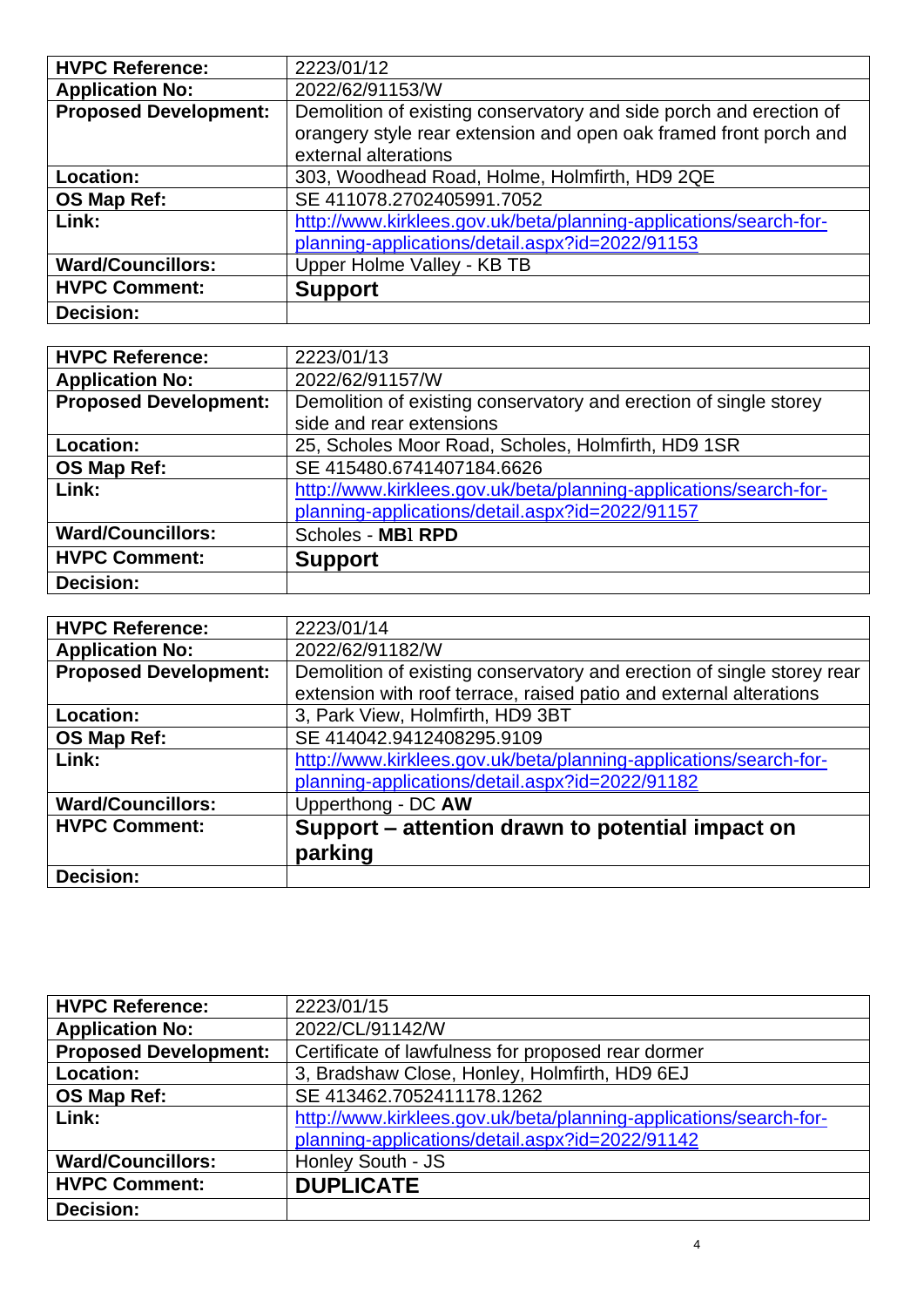| <b>HVPC Reference:</b>       | 2223/01/16                                                              |
|------------------------------|-------------------------------------------------------------------------|
| <b>Application No:</b>       | 2022/65/91135/E                                                         |
| <b>Proposed Development:</b> | Listed Building Consent for installation of PV solar panels to the roof |
|                              | of an existing log store                                                |
| Location:                    | Heights Farm, Hall Ing Road, Thurstonland, Huddersfield, HD4 6XB        |
| OS Map Ref:                  | SE 416309.24411423.6837                                                 |
| Link:                        | http://www.kirklees.gov.uk/beta/planning-applications/search-for-       |
|                              | planning-applications/detail.aspx?id=2022/91135                         |
| <b>Ward/Councillors:</b>     | Would appear to be in Kirkburton; Brockholes - MP is nearest            |
| <b>HVPC Comment:</b>         | <b>No comment</b>                                                       |
| <b>Decision:</b>             |                                                                         |

| <b>HVPC Reference:</b>       | 2223/01/17                                                        |
|------------------------------|-------------------------------------------------------------------|
| <b>Application No:</b>       | 2022/62/91145/W                                                   |
| <b>Proposed Development:</b> | Erection of single storey front extension (Within a Conservation  |
|                              | Area)                                                             |
| <b>Location:</b>             | 44, Upperthong Lane, Holmfirth, HD9 3BQ                           |
| OS Map Ref:                  | SE 413873.1911408091.5711                                         |
| Link:                        | http://www.kirklees.gov.uk/beta/planning-applications/search-for- |
|                              | planning-applications/detail.aspx?id=2022/91145                   |
| <b>Ward/Councillors:</b>     | Upperthong - DC AW                                                |
| <b>HVPC Comment:</b>         | No observation - defer to conservation officer                    |
| <b>Decision:</b>             |                                                                   |

| <b>HVPC Reference:</b>       | 2223/01/18                                                                                                                                                                                                                            |
|------------------------------|---------------------------------------------------------------------------------------------------------------------------------------------------------------------------------------------------------------------------------------|
| <b>Application No:</b>       | 2022/70/91073/W                                                                                                                                                                                                                       |
| <b>Proposed Development:</b> | Variation condition 6 (highways) on previous permission 2015/93850<br>for demolition of intensive poultry farm buildings and redevelopment<br>of site with 6 detached dwellings with associated landscaping<br>including new paddocks |
| <b>Location:</b>             | New Dunsley Poultry Farm, Brow Lane, Holmfirth, HD9 2SW                                                                                                                                                                               |
| OS Map Ref:                  | SE 413512.3654407174.3311                                                                                                                                                                                                             |
| Link:                        | http://www.kirklees.gov.uk/beta/planning-applications/search-for-<br>planning-applications/detail.aspx?id=2022/91073                                                                                                                  |
| <b>Ward/Councillors:</b>     | Upper Holme Valley - KB TB                                                                                                                                                                                                            |
| <b>HVPC Comment:</b>         | <b>Support</b>                                                                                                                                                                                                                        |
| <b>Decision:</b>             |                                                                                                                                                                                                                                       |

| <b>HVPC Reference:</b>       | 2223/01/19                                                        |
|------------------------------|-------------------------------------------------------------------|
| <b>Application No:</b>       | 2022/62/91241/W                                                   |
| <b>Proposed Development:</b> | Erection of single storey rear extension and installation of      |
|                              | new side window                                                   |
| Location:                    | 18, Moorlands, Scholes, Holmfirth, HD9 1SW                        |
| OS Map Ref:                  | SE 415372.0993407149.7469                                         |
| Link:                        | http://www.kirklees.gov.uk/beta/planning-applications/search-for- |
|                              | planning-applications/detail.aspx?id=2022/91241                   |
| <b>Ward/Councillors:</b>     | Scholes - MBI RPD                                                 |
| <b>HVPC Comment:</b>         | <b>Support</b>                                                    |
| <b>Decision:</b>             |                                                                   |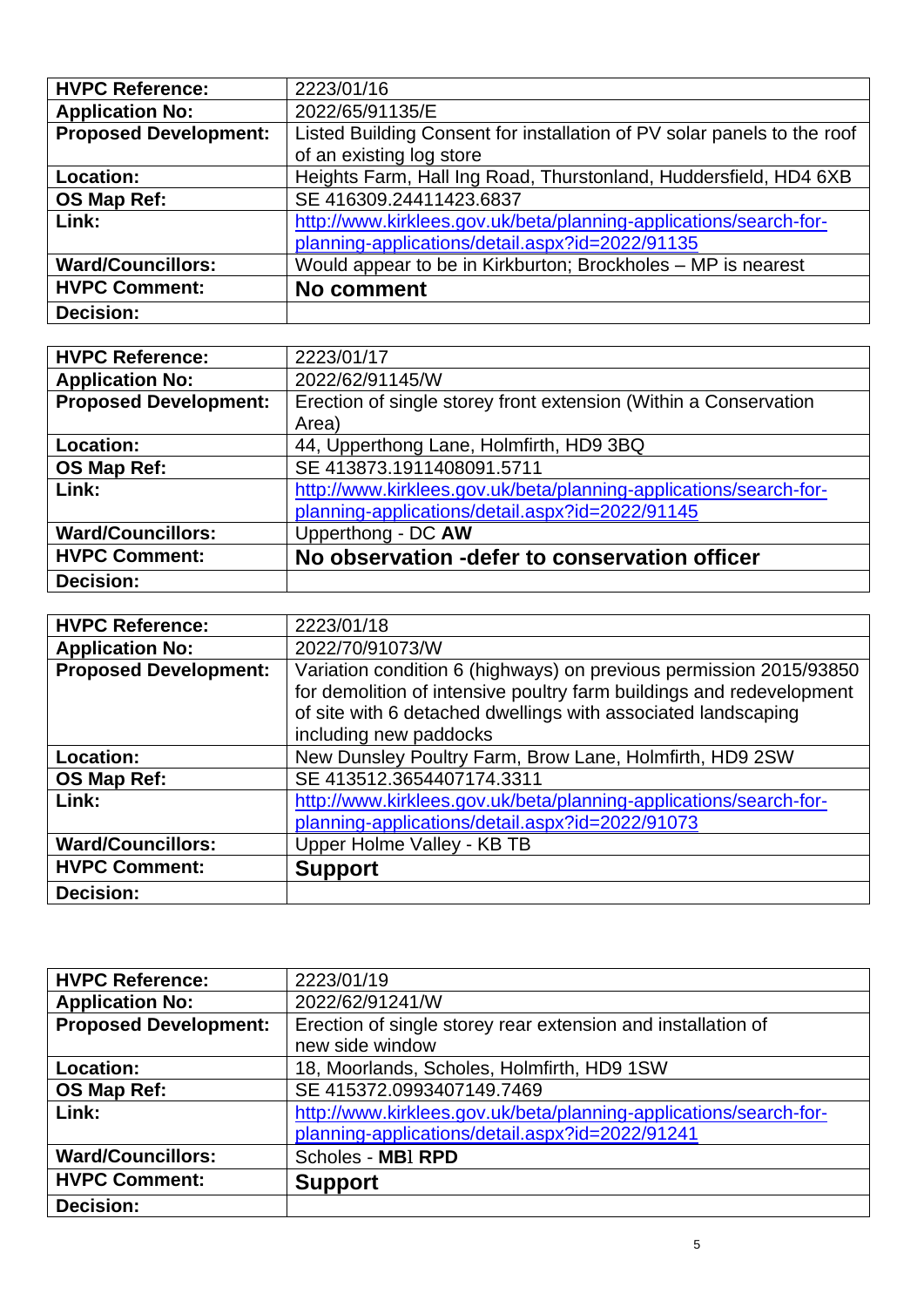| <b>HVPC Reference:</b>       | 2223/01/20                                                                                                                                                                                                                                           |
|------------------------------|------------------------------------------------------------------------------------------------------------------------------------------------------------------------------------------------------------------------------------------------------|
| <b>Application No:</b>       | 2022/62/91162/W                                                                                                                                                                                                                                      |
| <b>Proposed Development:</b> | Removal of existing roof structure, construction of new roof over<br>dwelling with extended first floor accommodation and dormer<br>windows to the front and rear elevations, single and two-storey rear<br>extensions, single storey porch to front |
| Location:                    | 7, Hebble Drive, Netherthong, Holmfirth, HD9 3XU                                                                                                                                                                                                     |
| OS Map Ref:                  | SE 414152.0268409038.4227                                                                                                                                                                                                                            |
| Link:                        | http://www.kirklees.gov.uk/beta/planning-applications/search-for-<br>planning-applications/detail.aspx?id=2022/91162                                                                                                                                 |
| <b>Ward/Councillors:</b>     | Netherthong - JD JR                                                                                                                                                                                                                                  |
| <b>HVPC Comment:</b>         | <b>Support</b>                                                                                                                                                                                                                                       |
| <b>Decision:</b>             |                                                                                                                                                                                                                                                      |

| <b>HVPC Reference:</b>       | 2223/01/21                                                           |
|------------------------------|----------------------------------------------------------------------|
| <b>Application No:</b>       | 2022/62/91271/W                                                      |
| <b>Proposed Development:</b> | Demolition of existing porch, erection of porch, single storey front |
|                              | extension and exterior alterations                                   |
| Location:                    | Far Brow, Huddersfield Road, New Mill, Holmfirth, HD9 7JU            |
| OS Map Ref:                  | SE 416435.8928408914.6106                                            |
| Link:                        | http://www.kirklees.gov.uk/beta/planning-applications/search-for-    |
|                              | planning-applications/detail.aspx?id=2022/91271                      |
| <b>Ward/Councillors:</b>     | Fulstone - DF DH                                                     |
| <b>HVPC Comment:</b>         | <b>Support</b>                                                       |
| Decision:                    |                                                                      |

| <b>HVPC Reference:</b>       | 2223/01/22                                                        |
|------------------------------|-------------------------------------------------------------------|
| <b>Application No:</b>       | 2022/62/91194/W                                                   |
| <b>Proposed Development:</b> | Erection of two storey side extension, bay windows to front       |
|                              | elevation, replacement front porch and external alterations.      |
| Location:                    | Kiora, Oldfield Road, Honley, Holmfirth, HD9 6NL                  |
| OS Map Ref:                  | SE 414532.5889410830.3882                                         |
| Link:                        | http://www.kirklees.gov.uk/beta/planning-applications/search-for- |
|                              | planning-applications/detail.aspx?id=2022/91194                   |
| <b>Ward/Councillors:</b>     | Honley South - JS                                                 |
| <b>HVPC Comment:</b>         | <b>Support</b>                                                    |
| Decision:                    |                                                                   |

| <b>HVPC Reference:</b>       | 2223/01/23                                                        |
|------------------------------|-------------------------------------------------------------------|
| <b>Application No:</b>       | 2022/62/91297/W                                                   |
| <b>Proposed Development:</b> | Erection of single storey extension forming granny annex          |
|                              | accommodation and external alterations                            |
| Location:                    | 1A, Burnside Drive, Holmfirth, HD9 2LY                            |
| OS Map Ref:                  | SE 413200.6858407854.5597                                         |
| Link:                        | http://www.kirklees.gov.uk/beta/planning-applications/search-for- |
|                              | planning-applications/detail.aspx?id=2022/91297                   |
| <b>Ward/Councillors:</b>     | Upperthong - DC AW                                                |
| <b>HVPC Comment:</b>         | <b>Object - over-development</b>                                  |
| <b>Decision:</b>             |                                                                   |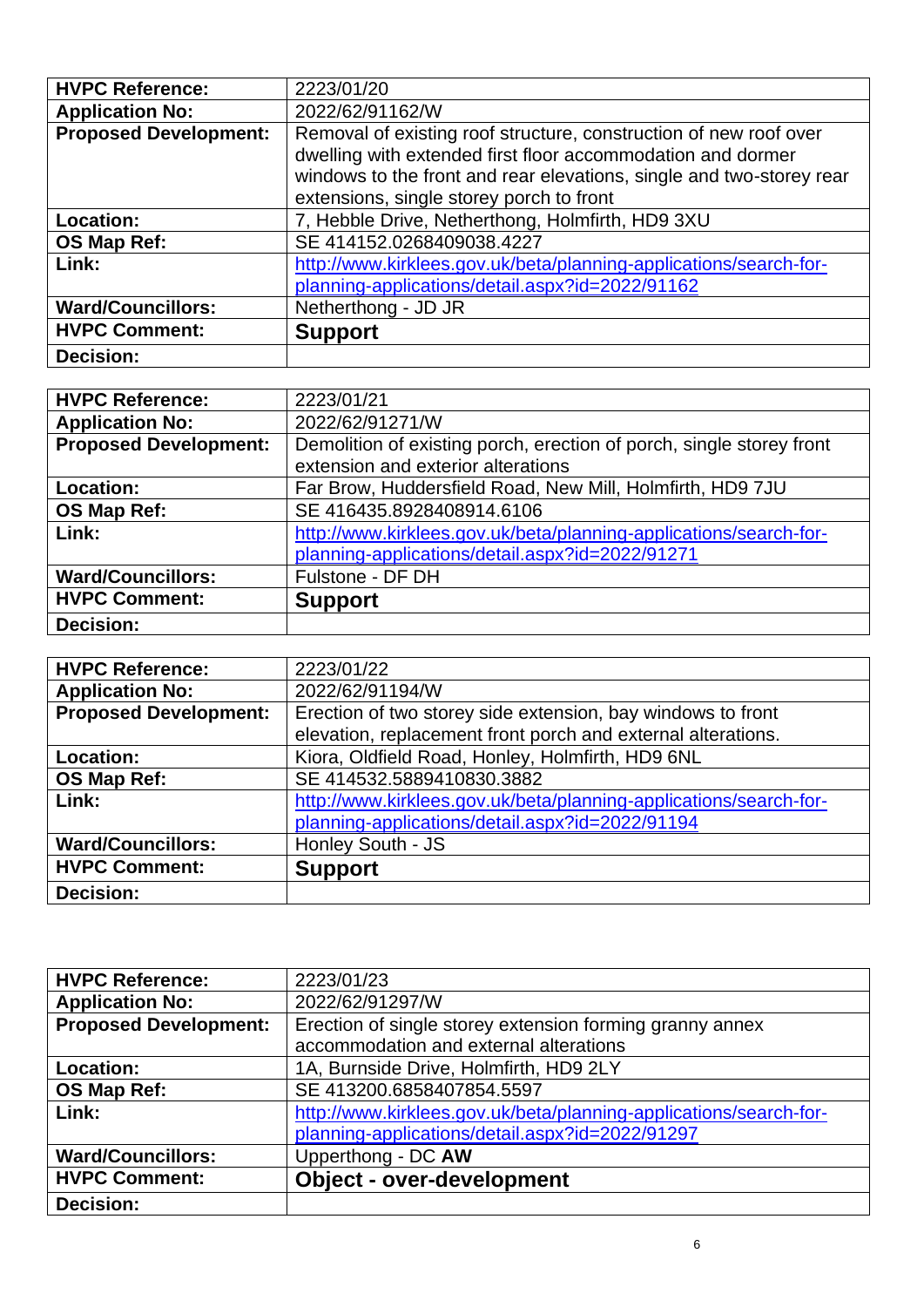| <b>HVPC Reference:</b>       | 2223/01/24                                                                                                           |
|------------------------------|----------------------------------------------------------------------------------------------------------------------|
| <b>Application No:</b>       | 2022/62/90916/W                                                                                                      |
| <b>Proposed Development:</b> | Alterations to integral garage to extend living space and erection of<br>detached garage                             |
| <b>Location:</b>             | 3, Mount Scar View, Scholes, Holmfirth, HD9 1XH                                                                      |
| OS Map Ref:                  | SE 415831.0048407716.3829                                                                                            |
| Link:                        | http://www.kirklees.gov.uk/beta/planning-applications/search-for-<br>planning-applications/detail.aspx?id=2022/90916 |
| <b>Ward/Councillors:</b>     | Scholes - MBI RPD                                                                                                    |
| <b>HVPC Comment:</b>         | <b>Support</b>                                                                                                       |
| Decision:                    |                                                                                                                      |

| <b>HVPC Reference:</b>       | 2223/01/25                                                                                                                                   |
|------------------------------|----------------------------------------------------------------------------------------------------------------------------------------------|
| <b>Application No:</b>       | 2022/62/91351/W                                                                                                                              |
| <b>Proposed Development:</b> | Erection of single storey rear extension, erection of two storey side<br>extension with raised terrace, alterations to existing openings and |
|                              | external alterations                                                                                                                         |
| <b>Location:</b>             | Netherlyn, Thong Lane, Netherthong, Holmfirth, HD9 3EE                                                                                       |
| OS Map Ref:                  | SE 414134.8356409754.8633                                                                                                                    |
| Link:                        | http://www.kirklees.gov.uk/beta/planning-applications/search-for-                                                                            |
|                              | planning-applications/detail.aspx?id=2022/91351                                                                                              |
| <b>Ward/Councillors:</b>     | Netherthong - JD JR                                                                                                                          |
| <b>HVPC Comment:</b>         | <b>Support</b>                                                                                                                               |
| <b>Decision:</b>             |                                                                                                                                              |

| <b>HVPC Reference:</b>       | 2223/01/26                                                        |
|------------------------------|-------------------------------------------------------------------|
| <b>Application No:</b>       | 2022/62/91154/W                                                   |
| <b>Proposed Development:</b> | Demolition of existing dwelling and erection of detached dwelling |
|                              | including new landscaping and tennis court                        |
| <b>Location:</b>             | Old Biggin Farm, Cold Hill Lane, New Mill, Holmfirth, HD9 7DN     |
| OS Map Ref:                  | SE 416575.7074409734.8514                                         |
| Link:                        | http://www.kirklees.gov.uk/beta/planning-applications/search-for- |
|                              | planning-applications/detail.aspx?id=2022/91154                   |
| <b>Ward/Councillors:</b>     | Fulstone - DF DH                                                  |
| <b>HVPC Comment:</b>         | Support – attention drawn to right of way concerns                |
|                              | raised by neighbours                                              |
| <b>Decision:</b>             |                                                                   |

| <b>HVPC Reference:</b>       | 2223/01/27                                                        |
|------------------------------|-------------------------------------------------------------------|
| <b>Application No:</b>       | 2022/62/90472/W                                                   |
| <b>Proposed Development:</b> | Erection of car port                                              |
| Location:                    | land opposite, The Chapel, Low Gate, Underbank, Holmfirth, HD9    |
|                              | 1AY                                                               |
| OS Map Ref:                  |                                                                   |
| Link:                        | http://www.kirklees.gov.uk/beta/planning-applications/search-for- |
|                              | planning-applications/detail.aspx?id=2022/90472                   |
| <b>Ward/Councillors:</b>     | Holmfirth Central - MBu RH                                        |
| <b>HVPC Comment:</b>         | No observation – defer to Kirklees officers                       |
| <b>Decision:</b>             |                                                                   |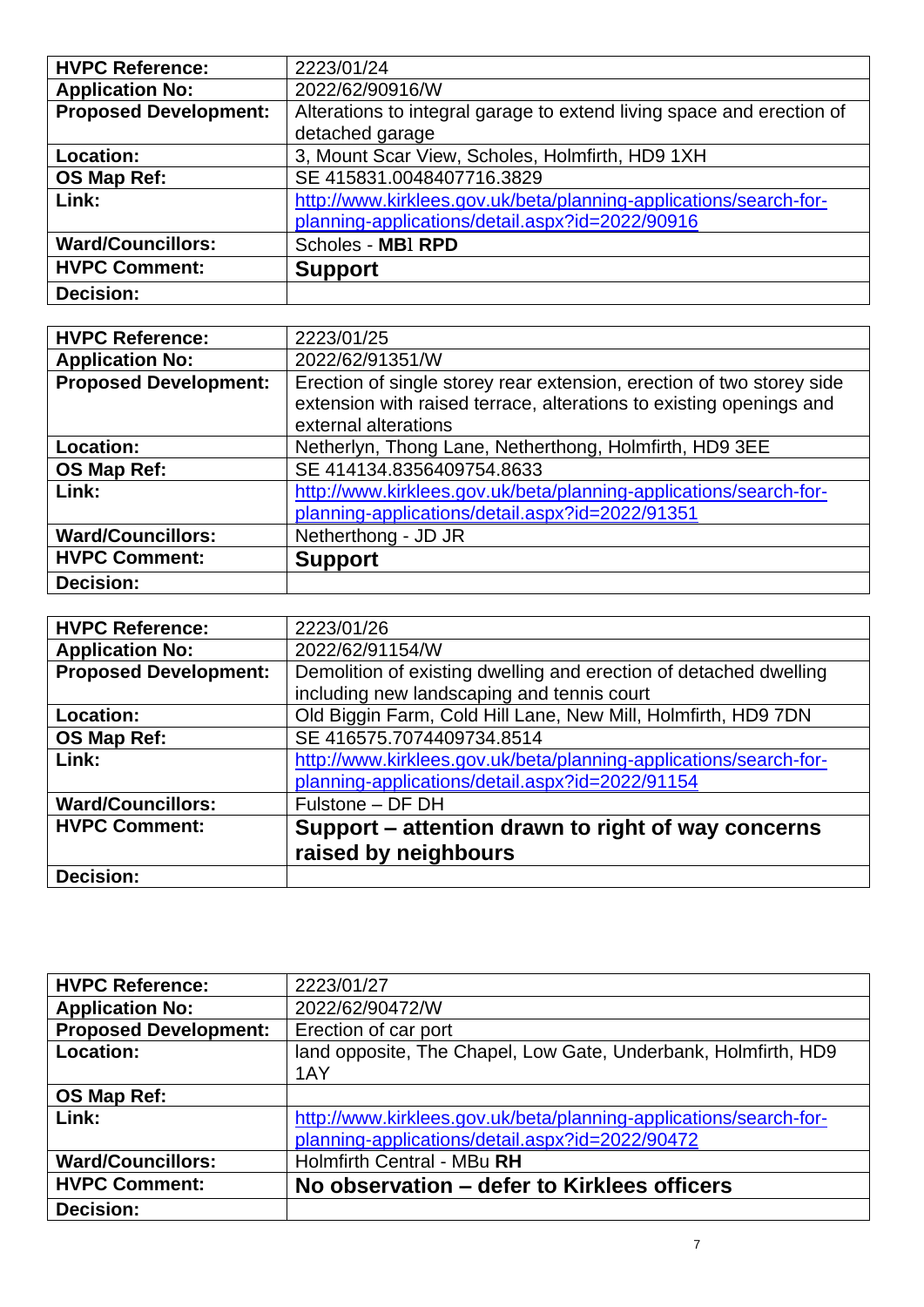| <b>HVPC Reference:</b>       | 2223/01/28                                                        |
|------------------------------|-------------------------------------------------------------------|
| <b>Application No:</b>       | 2022/62/91397/W                                                   |
| <b>Proposed Development:</b> | Demolition of conservatory and erection of single storey rear     |
|                              | extension                                                         |
| Location:                    | 19, Moorcroft Park Drive, New Mill, Holmfirth, HD9 1JH            |
| OS Map Ref:                  | SE 416035.8357409014.3972                                         |
| Link:                        | http://www.kirklees.gov.uk/beta/planning-applications/search-for- |
|                              | planning-applications/detail.aspx?id=2022/91397                   |
| <b>Ward/Councillors:</b>     | Fulstone - DF DH                                                  |
| <b>HVPC Comment:</b>         | <b>Support</b>                                                    |
| <b>Decision:</b>             |                                                                   |

| <b>HVPC Reference:</b>       | 2223/01/29                                                        |
|------------------------------|-------------------------------------------------------------------|
| <b>Application No:</b>       | 2022/65/91316/W                                                   |
| <b>Proposed Development:</b> | Listed Building consent for single storey rear extension          |
| Location:                    | 4 Corunna Barn, Liphill Farm, Greenfield Road, Holmfirth, HD9 3XQ |
| OS Map Ref:                  | SE 412118.1558408244.5972                                         |
| Link:                        | http://www.kirklees.gov.uk/beta/planning-applications/search-for- |
|                              | planning-applications/detail.aspx?id=2022/91316                   |
| <b>Ward/Councillors:</b>     | Upperthong - DC AW                                                |
| <b>HVPC Comment:</b>         | No observation - refer to Kirklees Officers                       |
| <b>Decision:</b>             |                                                                   |

| <b>HVPC Reference:</b>       | 2223/01/30                                                        |
|------------------------------|-------------------------------------------------------------------|
| <b>Application No:</b>       | 2022/65/91383/W                                                   |
| <b>Proposed Development:</b> | Listed Building Consent for installation of replacement windows   |
|                              | (within a Conservation Area)                                      |
| <b>Location:</b>             | Whig Cottage, 11, Out Lane, Netherthong, Holmfirth, HD9 3EQ       |
| OS Map Ref:                  | SE 413900.0451409696.7961                                         |
| Link:                        | http://www.kirklees.gov.uk/beta/planning-applications/search-for- |
|                              | planning-applications/detail.aspx?id=2022/91383                   |
| <b>Ward/Councillors:</b>     | Netherthong - JD JR                                               |
| <b>HVPC Comment:</b>         | No observation – refer to Kirklees officers                       |
| <b>Decision:</b>             |                                                                   |

| <b>HVPC Reference:</b>       | 2223/01/31                                                            |
|------------------------------|-----------------------------------------------------------------------|
| <b>Application No:</b>       | 2022/62/91370/W                                                       |
| <b>Proposed Development:</b> | Alterations to existing single storey rear extension (Listed Building |
|                              | within a Conservation Area)                                           |
| Location:                    | 43, Butterley Lane, New Mill, Holmfirth, HD9 7EZ                      |
| OS Map Ref:                  | SE 416595.214408170.167                                               |
| Link:                        | http://www.kirklees.gov.uk/beta/planning-applications/search-for-     |
|                              | planning-applications/detail.aspx?id=2022/91370                       |
| <b>Ward/Councillors:</b>     | Fulstone - DF DH                                                      |
| <b>HVPC Comment:</b>         | <b>Support</b>                                                        |
| <b>Decision:</b>             |                                                                       |